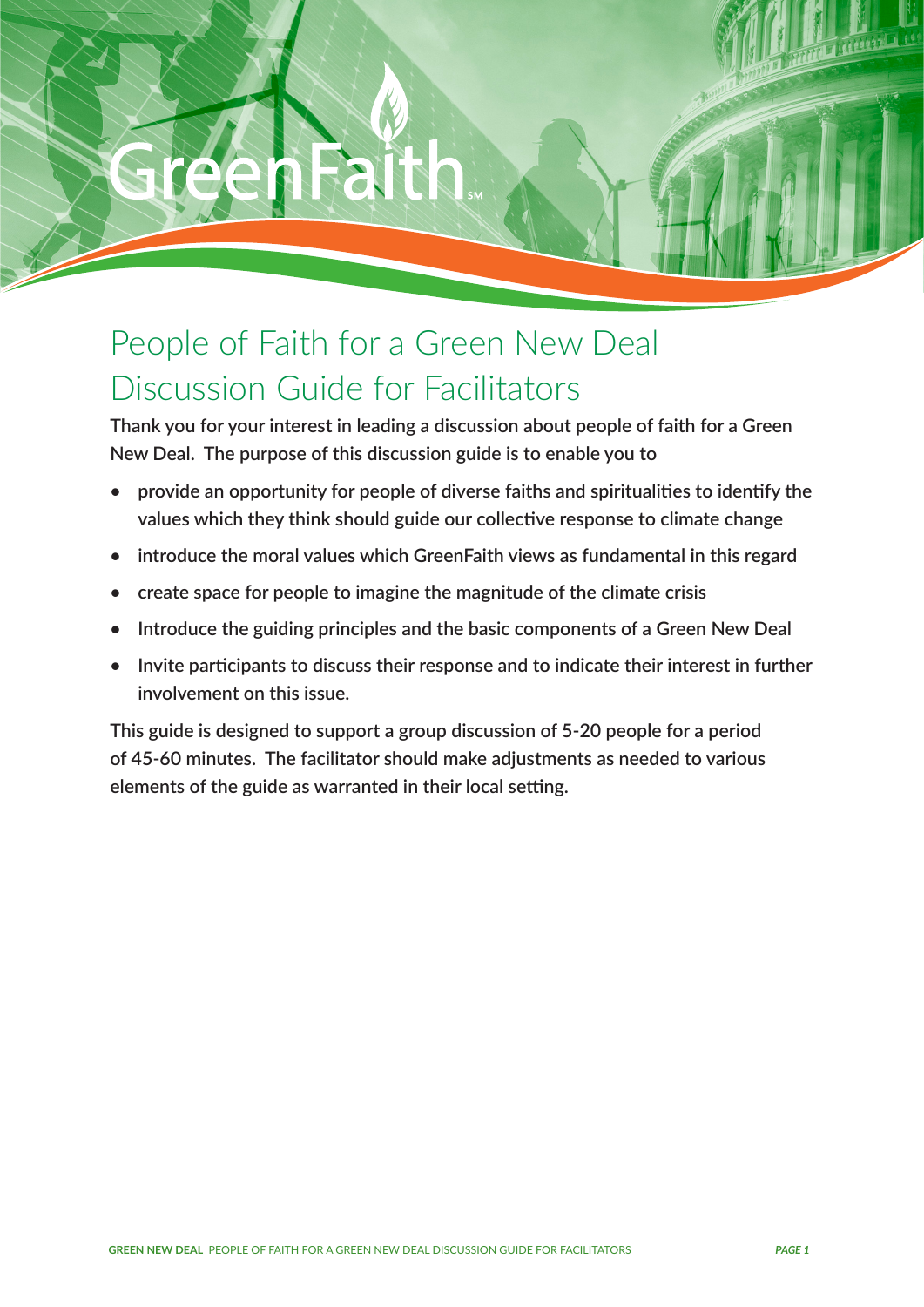#### GREEN NEW DEAL PEOPLE OF FAITH FOR A GREEN NEW DEAL DISCUSSION GUIDE FOR FACILITATORS



## Welcome (5-10 mins)

**The facilitator should welcome everyone and invite everyone to introduce themselves. During the introductions, each person should say in one sentence why they decided to attend this discussion, and why they care about the issue of climate change.**

#### What are our Deepest Values? (10-15 mins)

**The facilitator should say, "As people of faith and spirit, we are guided by abiding, deep values. As we consider what kind of response the climate crisis calls for, we will first reflect on our most cherished values."**

**The facilitator should invite participants to select one text from the handout "Sacred and Inspirational Texts and a Green New Deal" that is on the GreenFaith website. Each person should read the text of their choice and then share in one sentence why that passage is meaningful to them.**

**Conclude this section by thanking people for their reflections and sharing, and by asking them to keep these values in mind as we move through the rest of the discussion.** 

## How Dangerous is the Climate Crisis? (15 mins)

**The facilitator says, "The following collection of facts represents a partial list of scientific projections of what will happen if urgent, aggressive action is not taken to address climate change. Please read this aloud, with a different person reading each paragraph."**

**Under the 2015 Paris Agreement, every country in the world agreed to keep global temperatures well below 3.6 degrees Fahrenheit (2 degrees Celsius) (with the ambition of limiting temperature rise to 1.5 degrees Celsius). Current national pledges to cut CO2 emissions will push global warming to at least 5.4 degrees Fahrenheit (3 degrees Celsius) by 2100.** *<sup>1</sup>*

**However, the world's countries are not even on course to meet their Paris Agreement commitments. On their current trajectory, scientists found that the mean global temperature rise would likely be more than 8 degrees Fahrenheit by 2100. The latter estimate is catastrophic, and would lead to sea level rise of over 30 feet, potentially putting the homes of 600 million people underwater.** *<sup>2</sup>*

**"Since 1980, the planet has experienced a 50-fold increase in the number of places experiencing dangerous or extreme heat; a bigger increase is to come. The five warmest summers in Europe since 1500 have all occurred since 2002, and soon, ... simply being outdoors that time of year will be unhealthy for much of the globe. Even if we meet the Paris goals of two degrees warming, cities like Karachi and Kolkata will become close to**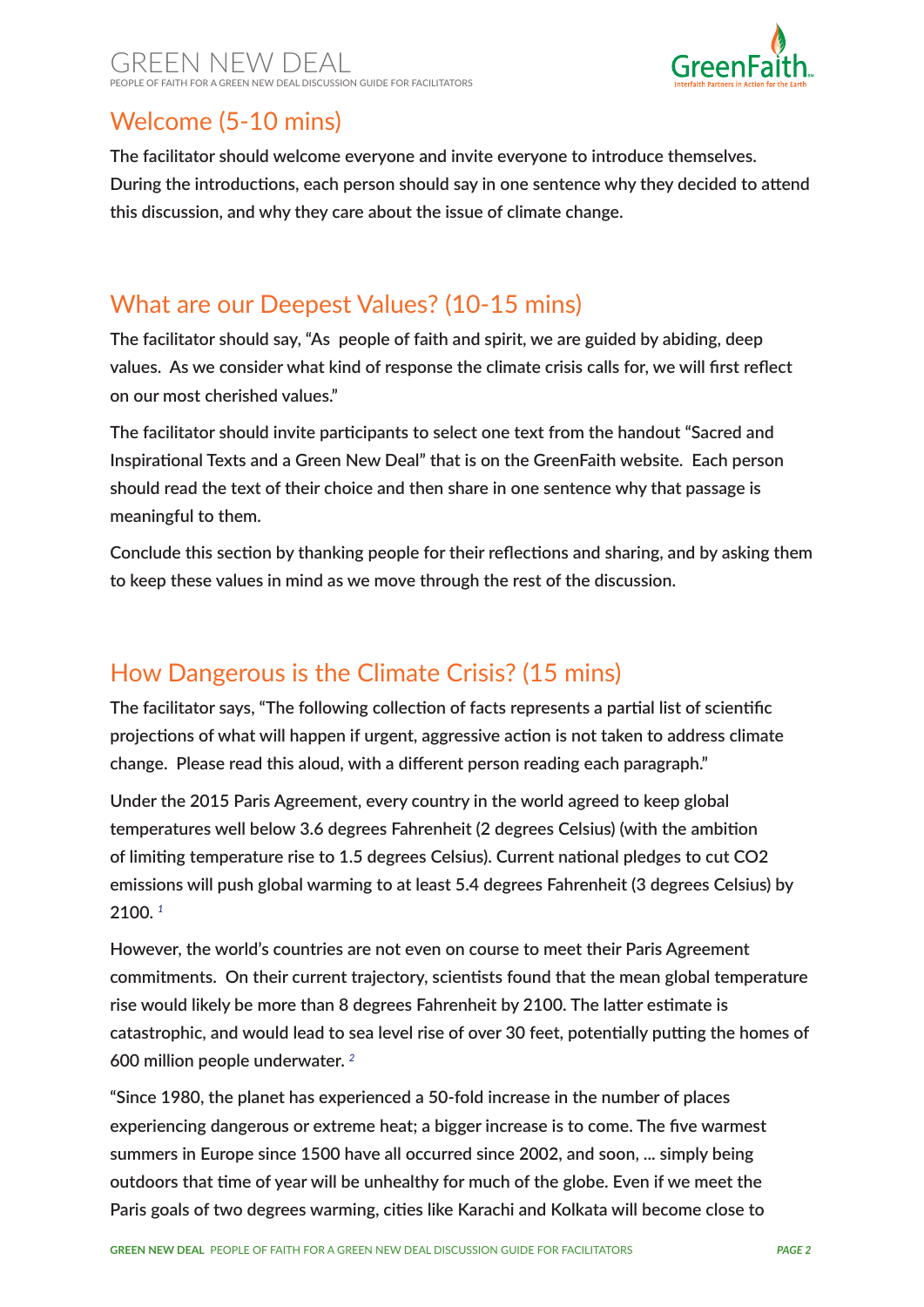#### GREEN NEW DEAL PEOPLE OF FAITH FOR A GREEN NEW DEAL DISCUSSION GUIDE FOR FACILITATORS



**uninhabitable, annually encountering deadly heat waves like those that crippled them in 2015. At four degrees, the deadly European heat wave of 2003, which killed as many as 2,000 people a day, will be a normal summer."** *<sup>3</sup>*

**"Drought might be an even bigger problem than heat, with some of the world's most arable land turning quickly to desert. ... (P)redictions for later this century are basically unanimous: unprecedented droughts nearly everywhere food is today produced. By 2080, without dramatic reductions in emissions, southern Europe will be in permanent extreme drought, much worse than the American dust bowl ever was. The same will be true in Iraq and Syria and much of the rest of the Middle East; some of the most densely populated parts of Australia, Africa, and South America; and the breadbasket regions of China. None of these places, which today supply much of the world's food, will be reliable sources of any."** *<sup>4</sup>*

**"By 2090, as many as 2 billion people globally will be breathing air above the WHO "safe" level. … Already, more than 10,000 people die each day from the small particles emitted from fossil-fuel burning; each year, 339,000 people die from wildfire smoke, in part because climate change has extended forest-fire season (in the U.S., it's increased by 78 days since 1970). By 2050, according to the U.S. Forest Service, wildfires will be twice as destructive as they are today; in some places, the area burned could grow fivefold."** *<sup>5</sup>*

**The facilitator says: "These facts, collectively, are sending a very clear message: the danger that we face is substantially worse than most people believe, or consider on a daily basis."**

**Then, the facilitator should invite people to sit in silence and reflect on this information for one minute.** 

**Following the minute of silence, the facilitator invites each person in the group to share one word that describes how they feel having reflected on this information.**

**After everyone has shared a feeling, invite each person to share, on a scale of 1-10, the urgency of the situation. 1 is minimal; 10 is deeply urgent.**

**After people have given their numerical urgency estimates, invite each person to say a few words about why they chose the number they chose, and to explain how their number is related to their ethical and religious values.**

#### **Conclude this section by saying**

**"Thank you for having the willingness and courage to face and discuss this difficult issue directly. It is not easy to hear this information, and usually, and understandably, people either tune it out, deny it, or feel hopelessness and despair. As people of faith and spirit, we know that our religious traditions and communities can give us strength to face difficult situations and to do the right thing. In that spirit, we are going to take time now to discuss the kind of response that is needed."**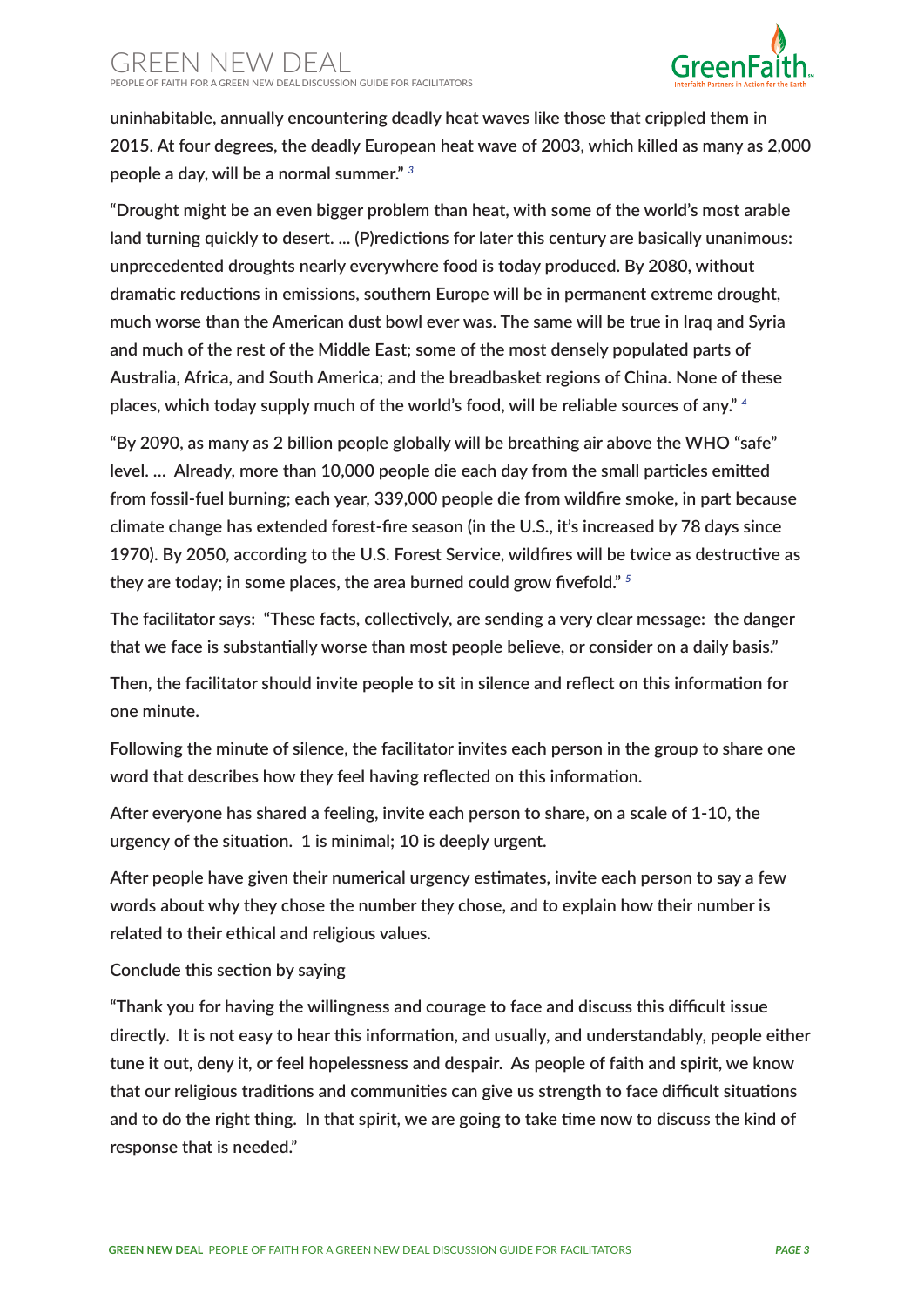

## 4. What response is needed? (20-25 mins)

**The facilitator can start this session by inviting participants to read the following, with each person reading one paragraph or bullet point.**

**"As we've learned, we face an enormous and dangerous crisis that requires a values-driven, multi-faceted response. In order to address climate change at the scope and speed that is required, strong legislative action is needed. GreenFaith believes that as people of faith and spirit, the kinds of laws that should guide our response to the climate crisis should address three moral priorities:**

- **• Dramatically reducing greenhouse gas emissions and related pollution;**
- **• Ensuring that the jobs created as part of this massive transition pay fair, family-sustaining wages and do not perpetuate the massive and unjust income inequality that has come to plague many modern economies;**
- **• Investing in the communities of color and poor communities among us that have contributed least to the climate crisis but who are already suffering its worst effects. Our response needs to support the continued emergence of local leadership and power to ensure that the solutions to this crisis work for everyone.**

**"On a concrete level, legislation is needed that will:**

**Build infrastructure to power and support a clean, just economy.** 

**"We need a renewable energy system, upgraded and renewably-powered transportation systems, and water infrastructure that reduce and eliminate greenhouse gas emissions and the deadly air pollution that kills thousands and sickens millions across the country.**

**• Sustainable, climate-resilient food and agriculture systems**

**"Factory farms are massive climate polluters; climate-friendly farms can actually reduce overall greenhouse gas emissions. "By turning manure into compost, planting cover crops between harvests, and avoiding tilling, family farms can become sponges for climate pollution."** *<sup>6</sup>*

**• Building that are energy misers**

**"New building codes would not only create massive reductions in greenhouse gas emissions but would also reduce air pollution while creating skilled trade jobs on a large, national scale.**

**"If these and other responses to the climate crisis are implemented urgently and at scale, we can give ourselves a chance at avoiding the worst of the climate crisis. Without such a response, we face certain disaster.**

**"The values and approach described represents the vision embodied in the Green New Deal resolution. At present, it represents a vision. It's up to all of us to support the vision so that the dream can become a reality."**